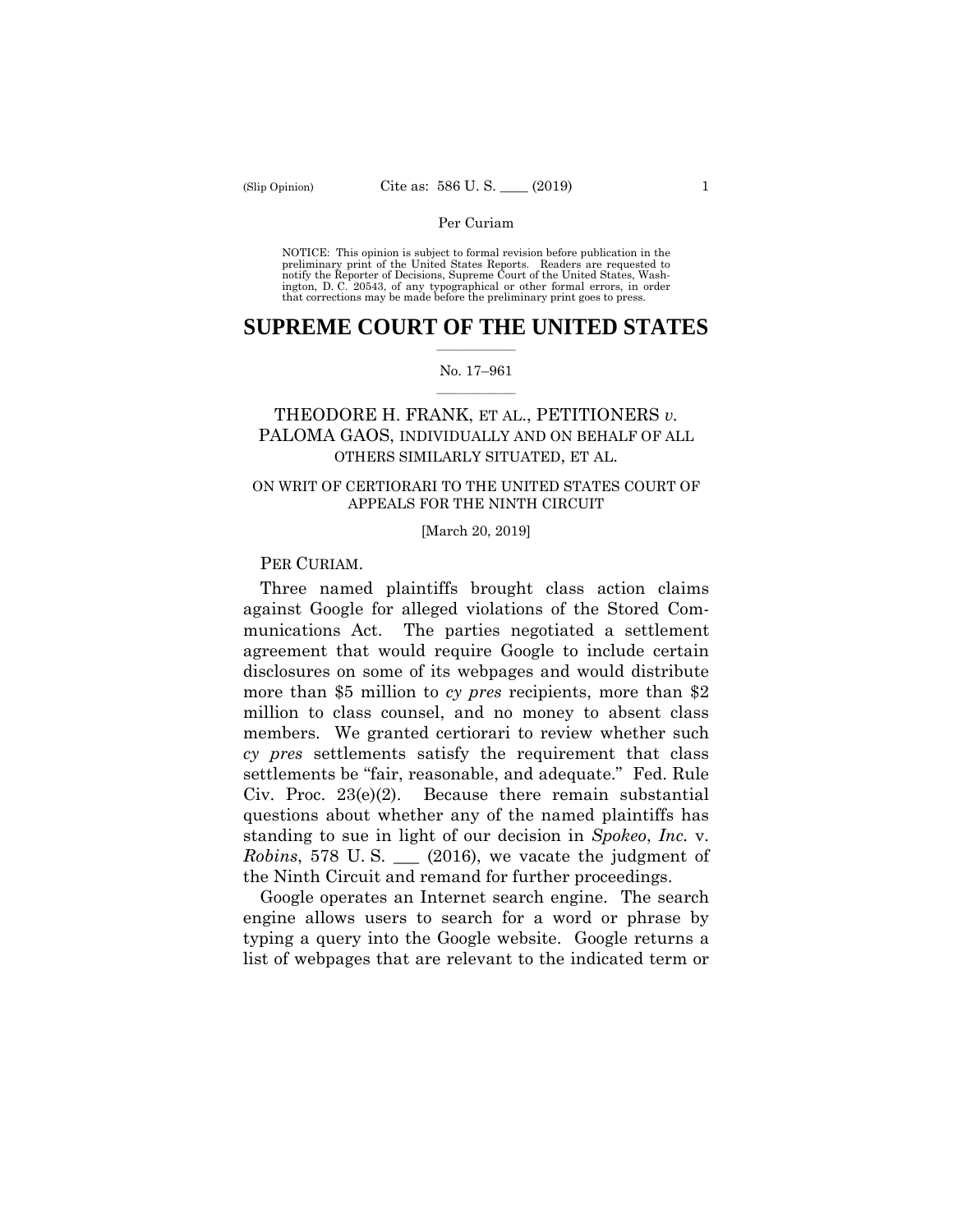### 2 FRANK *v.* GAOS

### Per Curiam

phrase. The complaints alleged that when an Internet user conducted a Google search and clicked on a hyperlink to open one of the webpages listed on the search results page, Google transmitted information including the terms of the search to the server that hosted the selected webpage. This so-called referrer header told the server that the user arrived at the webpage by searching for particular terms on Google's website.

Paloma Gaos challenged Google's use of referrer headers. She filed a complaint in Federal District Court on behalf of herself and a putative class of people who conducted a Google search and clicked on any of the resulting links within a certain time period. Gaos alleged that Google's transmission of users' search terms in referrer headers violated the Stored Communications Act, 18 U. S. C. §2701 *et seq.* The SCA prohibits "a person or entity providing an electronic communication service to the public" from "knowingly divulg[ing] to any person or entity the contents of a communication while in electronic storage by that service."  $\S 2702(a)(1)$ . The Act also creates a private right of action that entitles any "person aggrieved by any violation" to "recover from the person or entity, other than the United States, which engaged in that violation such relief as may be appropriate." §2707(a). Gaos also asserted several state law claims.

Google moved to dismiss for lack of standing three times. Its first attempt was successful. The District Court reasoned that although "a plaintiff may establish standing through allegations of violation of a statutory right," Gaos had "failed to plead facts sufficient to support a claim for violation of her statutory rights." *Gaos* v. *Google*, *Inc.*, 2011 WL 7295480, \*3 (ND Cal., Apr. 7, 2011). In particular, the court faulted Gaos for failing to plead "that she clicked on a link from the Google search page." *Ibid.* 

After Gaos filed an amended complaint, Google again moved to dismiss. That second attempt was partially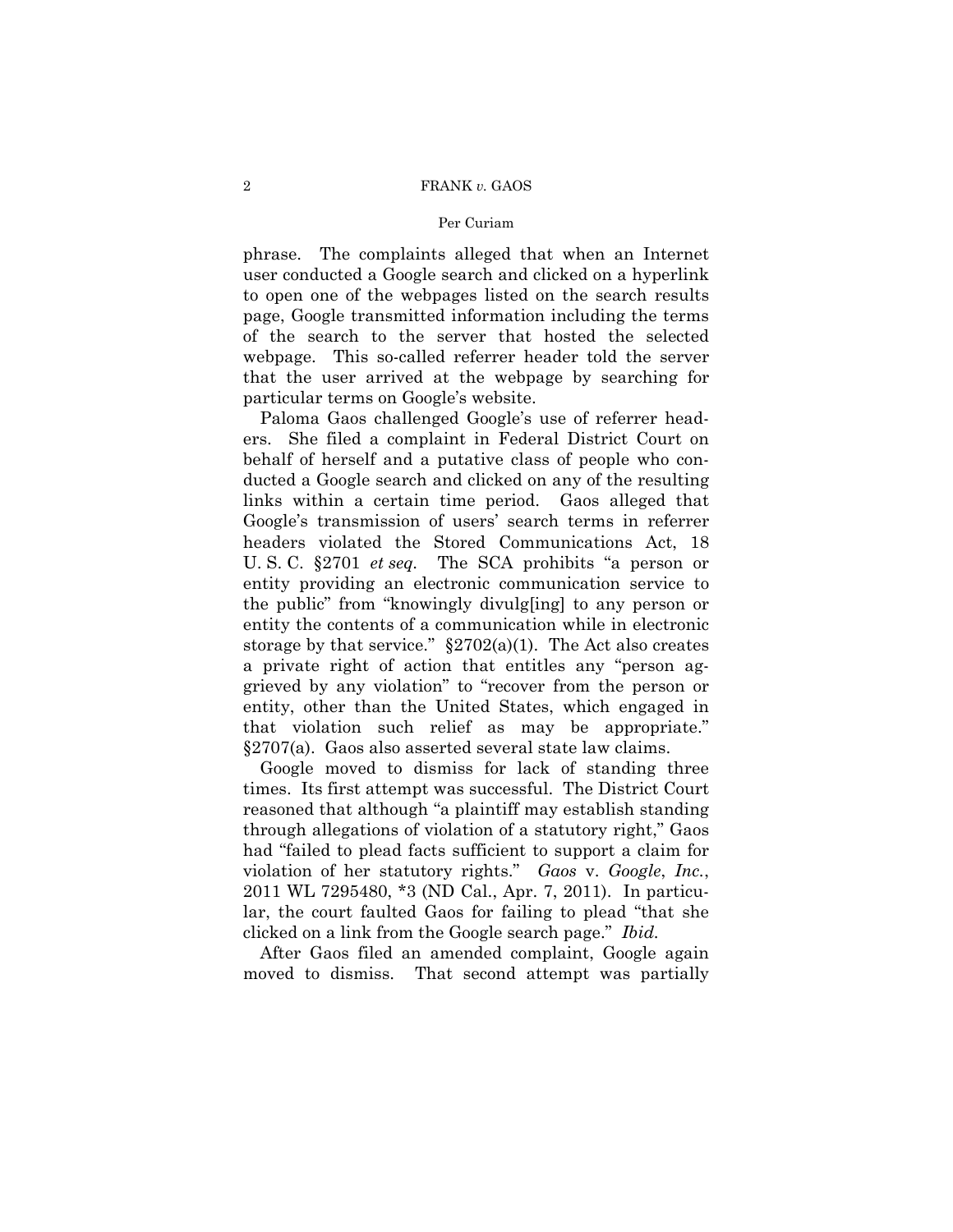successful. The District Court dismissed Gaos' state law claims, but denied the motion as to her SCA claims. The court reasoned that because the SCA created a right to be free from the unlawful disclosure of certain communications, and because Gaos alleged a violation of the SCA that was specific to her (*i.e.*, based on a search she conducted), Gaos alleged a concrete and particularized injury. *Gaos* v. *Google Inc.*, 2012 WL 1094646, \*4 (ND Cal., Mar. 29, 2012). The court rested that conclusion on *Edwards* v. *First American Corp.*, 610 F. 3d 514 (2010)—a Ninth Circuit decision reasoning that an Article III injury exists whenever a statute gives an individual a statutory cause of action and the plaintiff claims that the defendant violated the statute. 2012 WL 1094646, \*3.

 a statutory right. But because this Court had agreed to After the District Court ruled on Google's second motion to dismiss, we granted certiorari in *Edwards* to address whether an alleged statutory violation alone can support standing. *First American Financial Corp.* v. *Edwards*, 564 U. S. 1018 (2011). In the meantime, Gaos and an additional named plaintiff filed a second amended complaint against Google. Google once again moved to dismiss. Google argued that the named plaintiffs did not have standing to bring their SCA claims because they had failed to allege facts establishing a cognizable injury. Google recognized that the District Court had previously relied on *Edwards* to find standing based on the alleged violation of review *Edwards*, Google explained that it would continue to challenge the District Court's conclusion. We eventually dismissed *Edwards* as improvidently granted, 567 U. S. 756 (2012) (*per curiam*), and Google then withdrew its argument that Gaos lacked standing for the SCA claims.

Gaos' putative class action was consolidated with a similar complaint, and the parties negotiated a classwide settlement. The terms of their agreement required Google to include certain disclosures about referrer headers on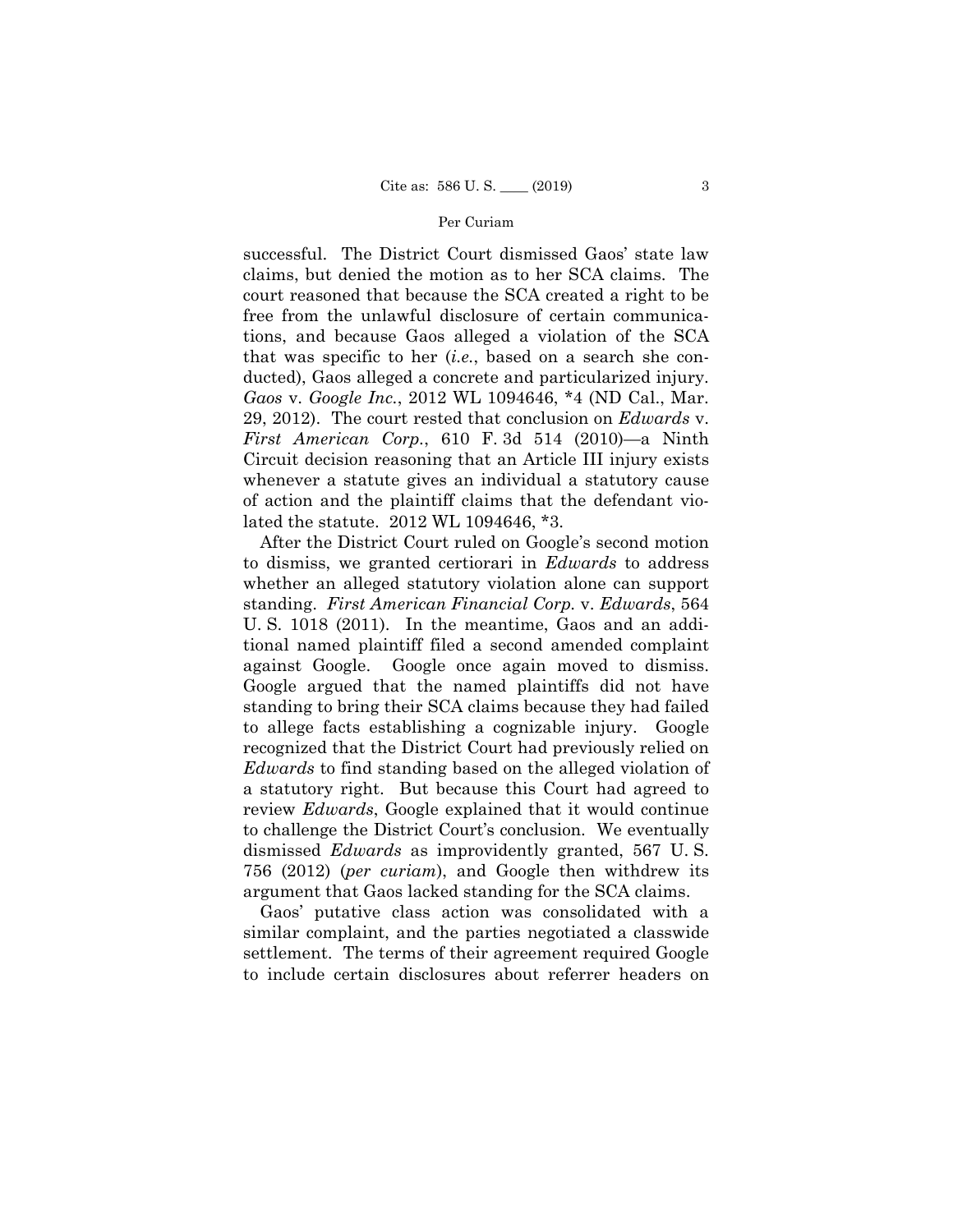## 4 FRANK *v.* GAOS

## Per Curiam

three of its webpages. Google could, however, continue its practice of transmitting users' search terms in referrer headers. Google also agreed to pay \$8.5 million. None of those funds would be distributed to absent class members. Instead, most of the money would be distributed to six *cy pres* recipients. In the class action context, *cy pres* refers to the practice of distributing settlement funds not amenable to individual claims or meaningful pro rata distribution to nonprofit organizations whose work is determined to indirectly benefit class members. Black's Law Dictionary 470 (10th ed. 2014). In this case, the *cy pres* recipients were selected by class counsel and Google to "promote public awareness and education, and/or to support research, development, and initiatives, related to protecting privacy on the Internet." App. to Pet. for Cert. 84. The rest of the funds would be used for administrative costs and fees, given to the named plaintiffs in the form of incentive payments, and awarded to class counsel as attorney's fees.

The District Court granted preliminary certification of the class and preliminary approval of the settlement. Five class members, including petitioners Theodore Frank and Melissa Holyoak, objected to the settlement on several grounds. They complained that settlements providing only *cy pres* relief do not comply with the requirements of Rule 23(e), that *cy pres* relief was not justified in this case, and that conflicts of interest infected the selection of the *cy pres* recipients. After a hearing, the District Court granted final approval of the settlement.

Frank and Holyoak appealed. After briefing before the Ninth Circuit was complete, but prior to decision by that court, we issued our opinion in *Spokeo*, *Inc.* v. *Robins*, 578 U. S. \_\_\_ (2016). In *Spokeo*, we held that "Article III standing requires a concrete injury even in the context of a statutory violation." *Id.*, at \_\_\_ (slip op., at 9). We rejected the premise, relied on in the decision then under review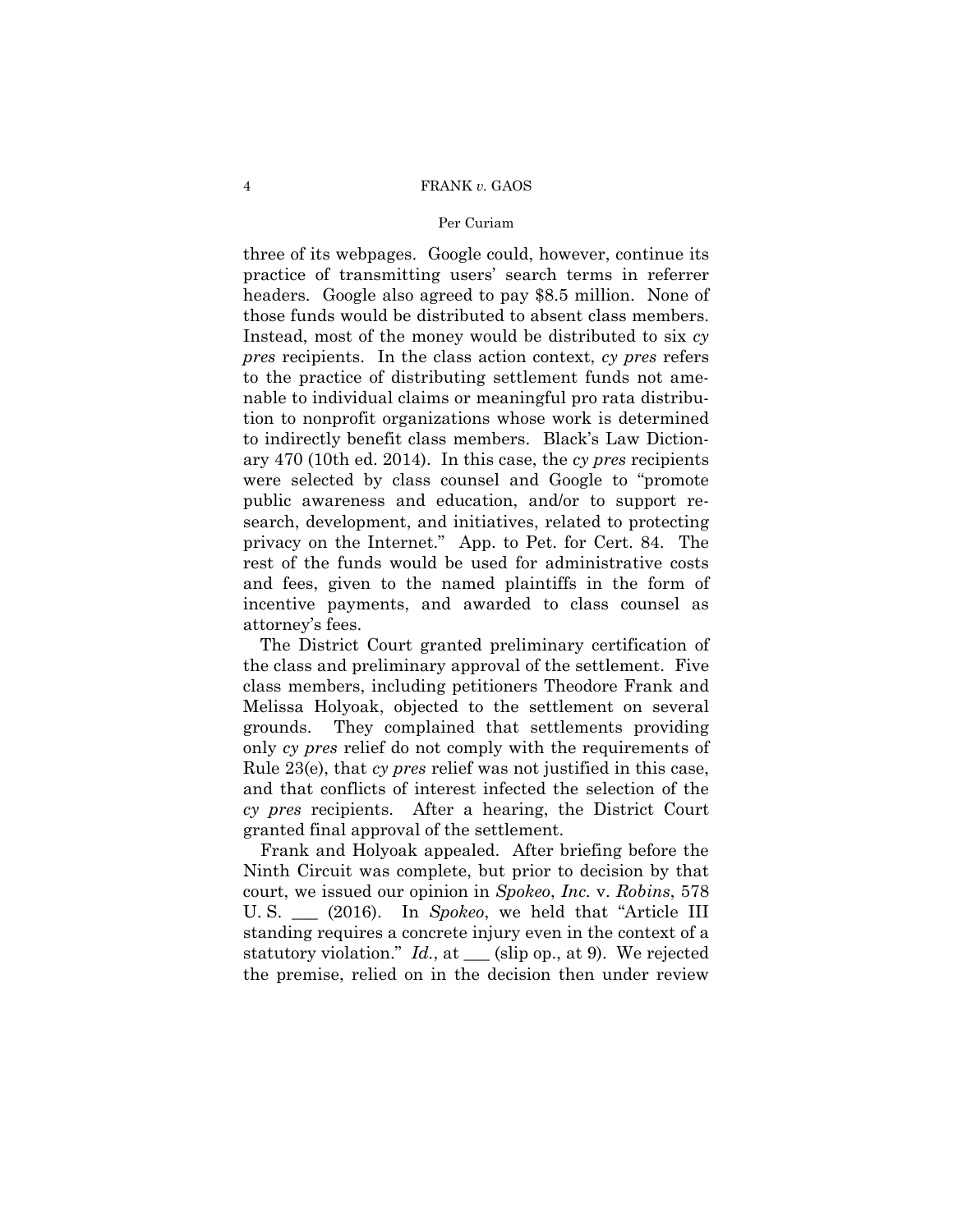and in *Edwards*, that "a plaintiff automatically satisfies the injury-in-fact requirement whenever a statute grants a person a statutory right and purports to authorize that person to sue to vindicate that right." 578 U.S., at (slip op., at 9); see also  $id.$ , at  $\Box$  (slip op., at 5). Google notified the Ninth Circuit of our opinion.

A divided panel of the Ninth Circuit affirmed, without addressing *Spokeo*. *In re Google Referrer Header Privacy Litigation*, 869 F. 3d 737 (2017). We granted certiorari, 584 U. S. \_\_\_ (2018), to decide whether a class action settlement that provides a *cy pres* award but no direct relief to class members satisfies the requirement that a settlement binding class members be "fair, reasonable, and adequate." Fed. Rule Civ. Proc. 23(e)(2).

In briefing on the merits before this Court, the Solicitor General filed a brief as *amicus curiae* supporting neither party. He urged us to vacate and remand the case for the lower courts to address standing. The Government argued that there is a substantial open question about whether any named plaintiff in the class action actually had standing in the District Court. Because Google withdrew its standing challenge after we dismissed *Edwards* as improvidently granted, neither the District Court nor the Ninth Circuit ever opined on whether any named plaintiff sufficiently alleged standing in the operative complaint.

"We have an obligation to assure ourselves of litigants' standing under Article III." *DaimlerChrysler Corp.* v. *Cuno*, 547 U. S. 332, 340 (2006) (quoting *Friends of the Earth*, *Inc.* v. *Laidlaw Environmental Services (TOC)*, *Inc.*, 528 U. S. 167, 180 (2000); internal quotation marks omitted). That obligation extends to court approval of proposed class action settlements. In ordinary non-class litigation, parties are free to settle their disputes on their own terms, and plaintiffs may voluntarily dismiss their claims without a court order. Fed. Rule Civ. Proc.  $41(a)(1)(A)$ . By contrast, in a class action, the "claims,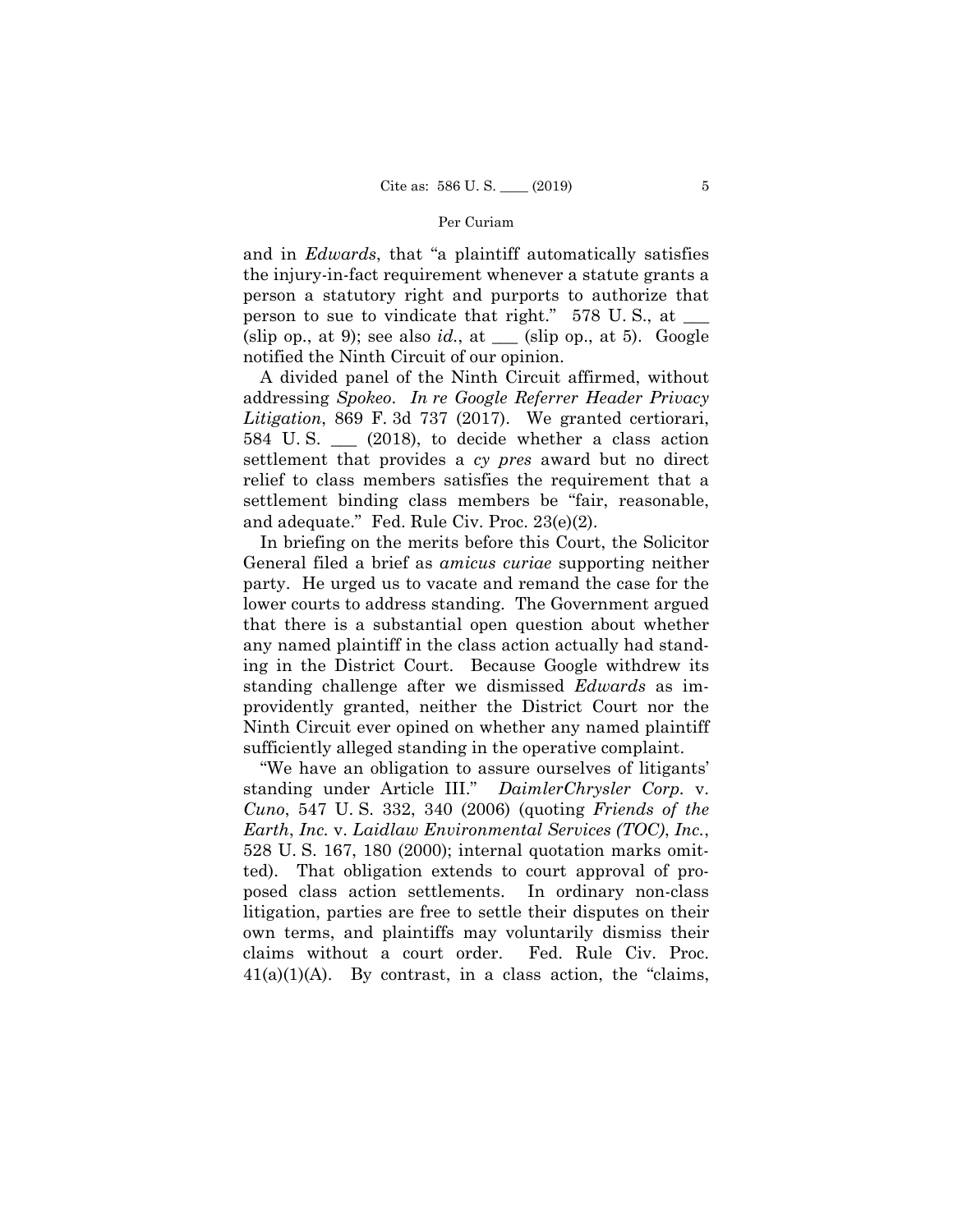issues, or defenses of a certified class—or a class proposed to be certified for purposes of settlement—may be settled, voluntarily dismissed, or compromised only with the court's approval." Fed. Rule Civ. Proc. 23(e). A court is powerless to approve a proposed class settlement if it lacks jurisdiction over the dispute, and federal courts lack jurisdiction if no named plaintiff has standing. *Simon* v. *Eastern Ky. Welfare Rights Organization*, 426 U. S. 26, 40, n. 20 (1976).

When the District Court ruled on Google's second motion to dismiss, it relied on *Edwards* to hold that Gaos had standing to assert a claim under the SCA. Our decision in *Spokeo* abrogated the ruling in *Edwards* that the violation of a statutory right automatically satisfies the injury-infact requirement whenever a statute authorizes a person to sue to vindicate that right. 578 U. S., at \_\_\_ (slip op., at 9); see *Edwards*, 610 F. 3d, at 517–518. Since that time, no court in this case has analyzed whether any named plaintiff has alleged SCA violations that are sufficiently concrete and particularized to support standing. After oral argument, we ordered supplemental briefing from the parties and Solicitor General to address that question.

After reviewing the supplemental briefs, we conclude that the case should be remanded for the courts below to address the plaintiffs' standing in light of *Spokeo*. The supplemental briefs filed in response to our order raise a wide variety of legal and factual issues not addressed in the merits briefing before us or at oral argument. We "are a court of review, not of first view." *Cutter* v. *Wilkinson*, 544 U. S. 709, 718, n. 7 (2005). Resolution of the standing question should take place in the District Court or the Ninth Circuit in the first instance. We therefore vacate and remand for further proceedings. Nothing in our opinion should be interpreted as expressing a view on any particular resolution of the standing question.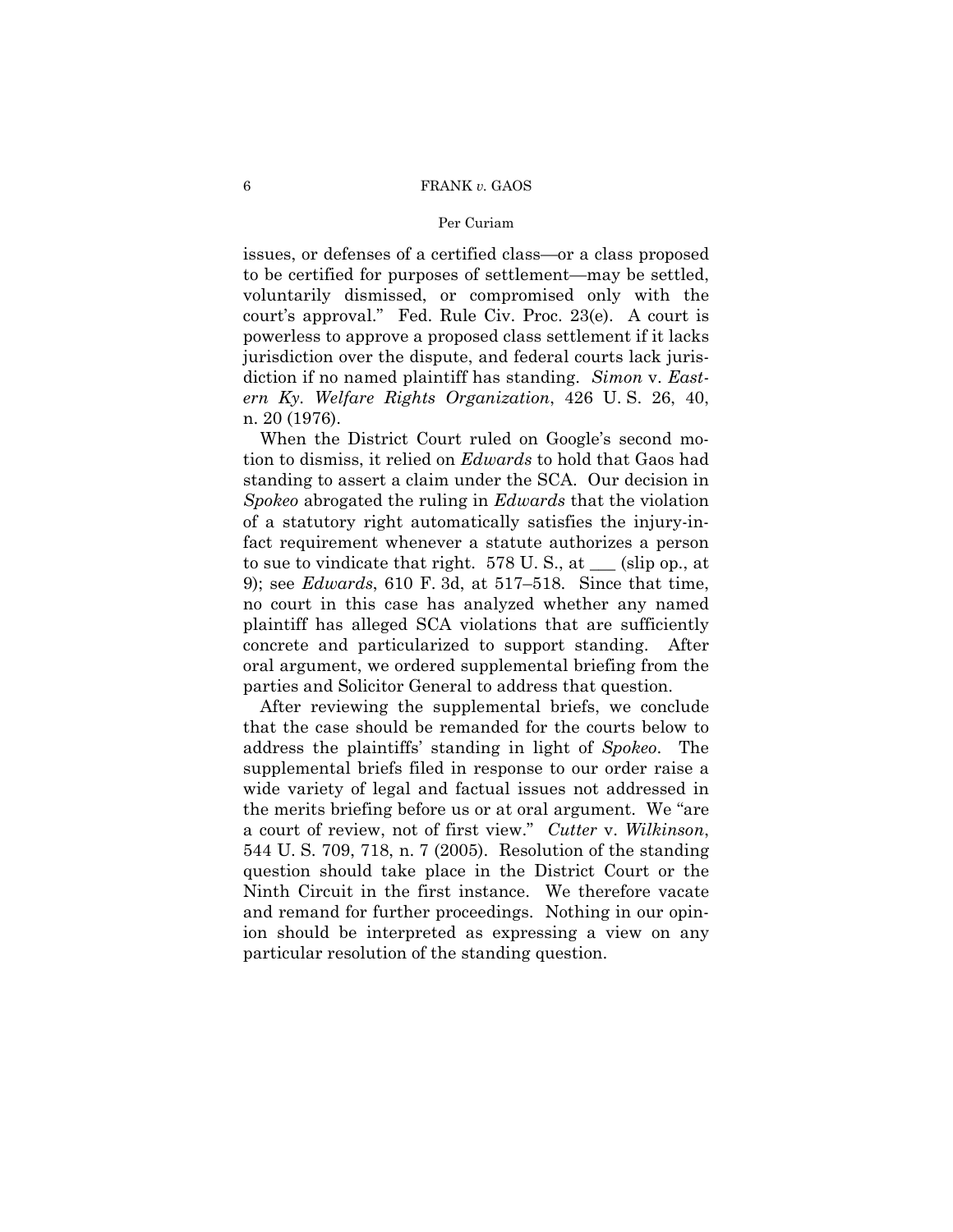\* \* \*

The judgment of the United States Court of Appeals for the Ninth Circuit is vacated, and the case is remanded for further proceedings consistent with this opinion.

*It is so ordered.*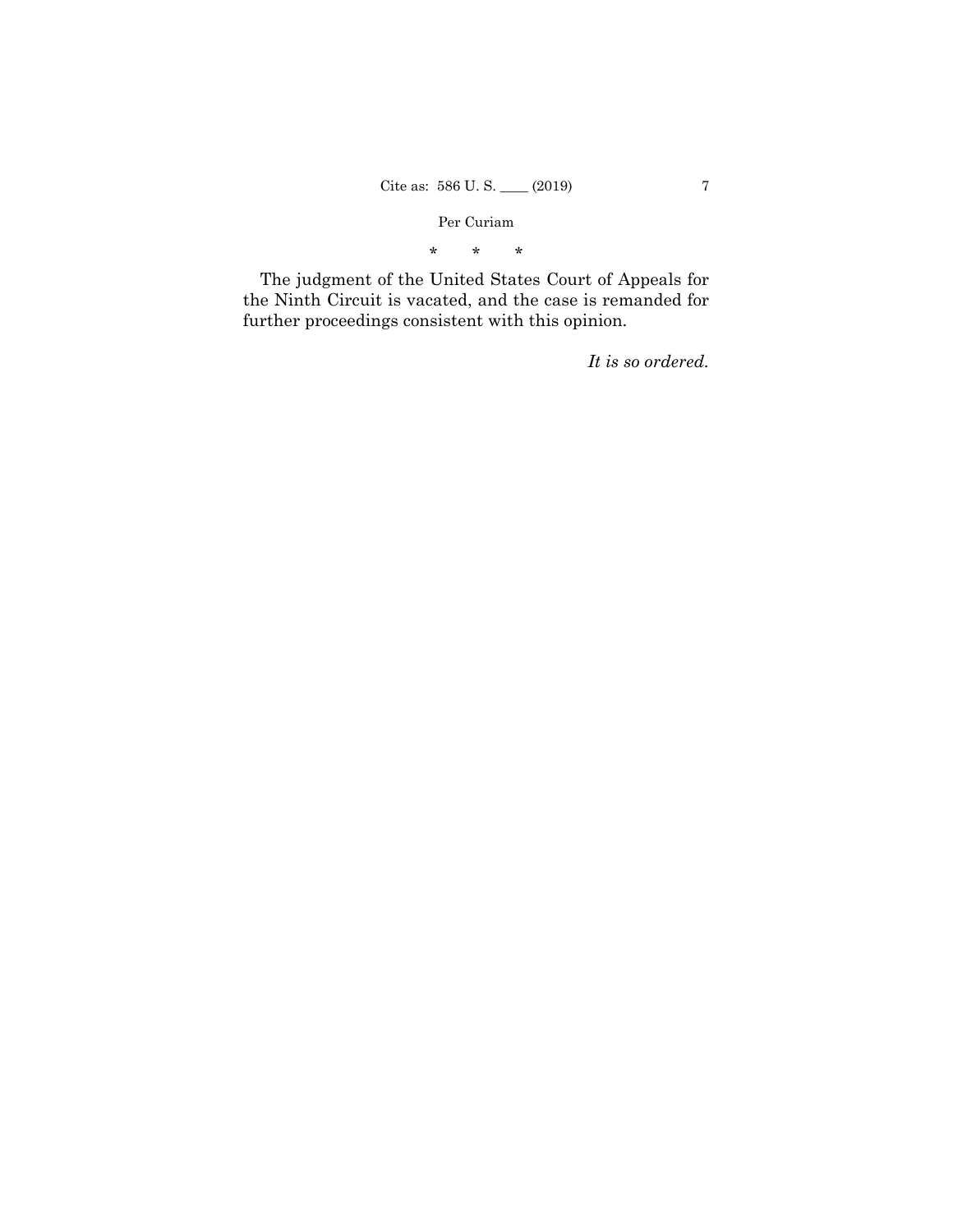THOMAS, J., dissenting

# $\frac{1}{2}$  ,  $\frac{1}{2}$  ,  $\frac{1}{2}$  ,  $\frac{1}{2}$  ,  $\frac{1}{2}$  ,  $\frac{1}{2}$  ,  $\frac{1}{2}$ **SUPREME COURT OF THE UNITED STATES**

#### $\frac{1}{2}$  ,  $\frac{1}{2}$  ,  $\frac{1}{2}$  ,  $\frac{1}{2}$  ,  $\frac{1}{2}$  ,  $\frac{1}{2}$ No. 17–961

# THEODORE H. FRANK, ET AL., PETITIONERS *v.*  PALOMA GAOS, INDIVIDUALLY AND ON BEHALF OF ALL OTHERS SIMILARLY SITUATED, ET AL.

## ON WRIT OF CERTIORARI TO THE UNITED STATES COURT OF APPEALS FOR THE NINTH CIRCUIT

#### [March 20, 2019]

## JUSTICE THOMAS, dissenting.

Respectfully, I would reach the merits and reverse. As I have previously explained, a plaintiff seeking to vindicate a private right need only allege an invasion of that right to establish standing. *Spokeo, Inc.* v. *Robins*, 578 U. S. \_\_\_, \_\_\_ (2016) (concurring opinion) (slip op., at 6). Here, the plaintiffs alleged violations of the Stored Communications Act, which creates a private right: It prohibits certain electronic service providers from "knowingly divulg[ing] . . . the contents of a communication" sent by a "'user,'" "subscriber," or "customer" of the service, except as provided in the Act. 18 U. S. C. §§2510(13), 2702(a)(1)–(2), (b); see §2707(a) (providing a cause of action to persons aggrieved by violations of the Act). They also asserted violations of private rights under state law. By alleging the violation of "private dut[ies] owed personally" to them "'as individuals,'" *Spokeo*, *supra*, at \_\_\_, \_\_\_ (opinion of THOMAS, J.) (slip op., at 7, 2), the plaintiffs established standing. Whether their allegations state a plausible claim for relief under the Act or state law is a separate question on which I express no opinion.

As to the class-certification and class-settlement orders, I would reverse. The named plaintiffs here sought to simultaneously certify and settle a class action under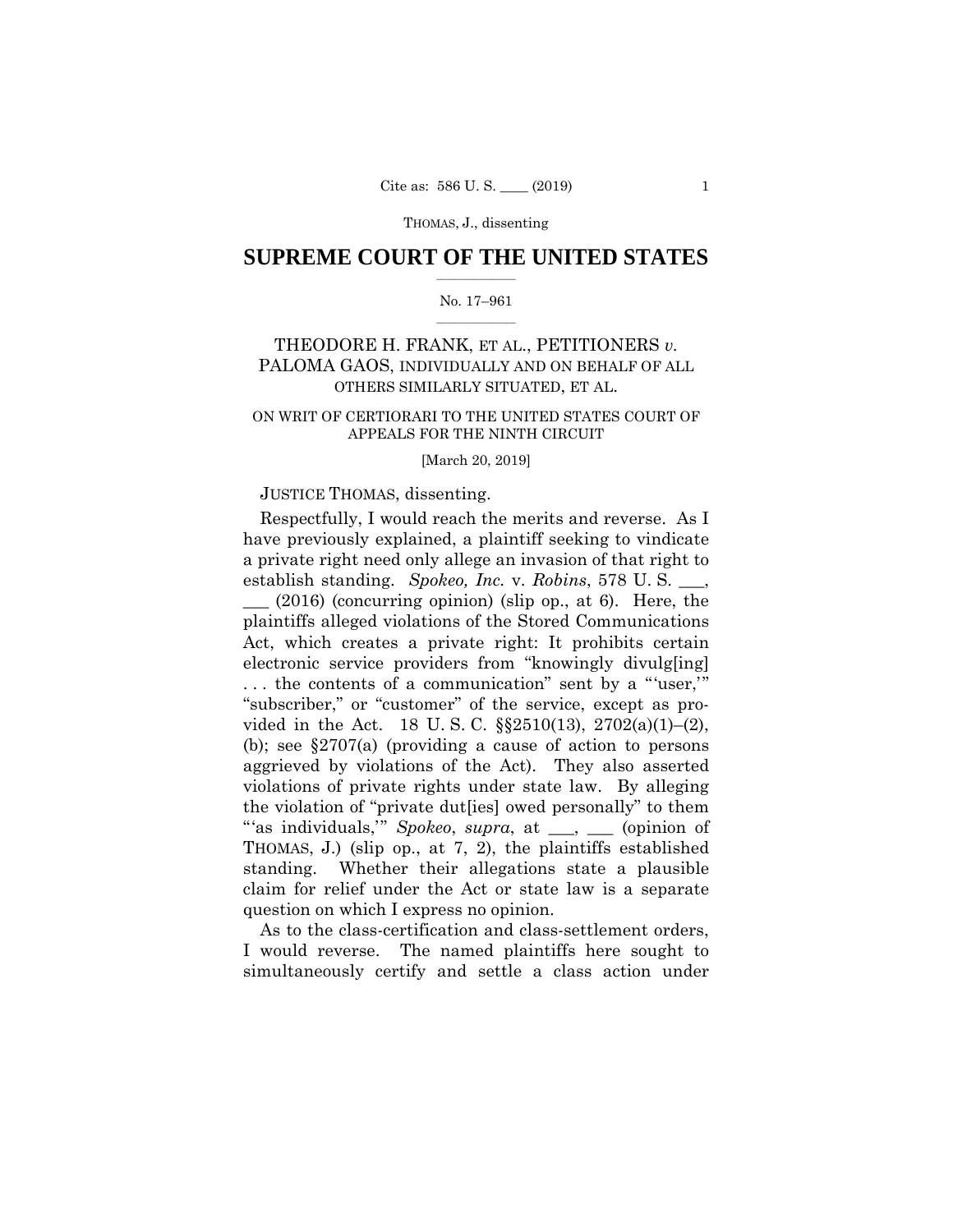#### THOMAS, J., dissenting

Federal Rules of Civil Procedure 23(b)(3) and (e). Yet the settlement agreement provided members of the class no damages and no other form of meaningful relief.\* Most of the settlement fund was devoted to *cy pres* payments to nonprofit organizations that are not parties to the litigation; the rest, to plaintiffs' lawyers, administrative costs, and incentive payments for the named plaintiffs. *Ante*, at 3–4. The District Court and the Court of Appeals approved this arrangement on the view that the *cy pres* payments provided an "indirect" benefit to the class. *In re Google Referrer Header Privacy Litigation*, 87 F. Supp. 3d 1122, 1128–1129, 1137 (ND Cal. 2015); *In re Google Referrer Header Privacy Litigation*, 869 F. 3d 737, 741 (CA9 2017).

 Whatever role *cy pres* may permissibly play in disposing of unclaimed or undistributable class funds, see *Klier* v. *Elf Atochem North Am., Inc.*, 658 F. 3d 468, 474–476 (CA5 2011); *id.,* at 480–482 (Jones, C. J., concurring), *cy pres* payments are not a form of relief to the absent class members and should not be treated as such (including when calculating attorney's fees). And the settlement agreement here provided no other form of meaningful relief to the class. This *cy pres*-only arrangement failed several requirements of Rule 23. First, the fact that class counsel and the named plaintiffs were willing to settle the class claims without obtaining any relief for the class—while securing significant benefits for themselves—strongly suggests that the interests of the class were not adequately represented. Fed. Rules Civ. Proc.  $23(a)(4)$ ,  $(g)(4)$ ; see *Amchem Products, Inc.* v. *Windsor*, 521 U. S. 591, 619–620 (1997) (settlement terms can inform adequacy of represen-

——————

<sup>\*</sup>The settlement required that Google make additional disclosures on its website for the benefit of "future users." App. to Pet. for Cert. 50. But no party argues that these disclosures were valuable enough on their own to independently support the settlement.